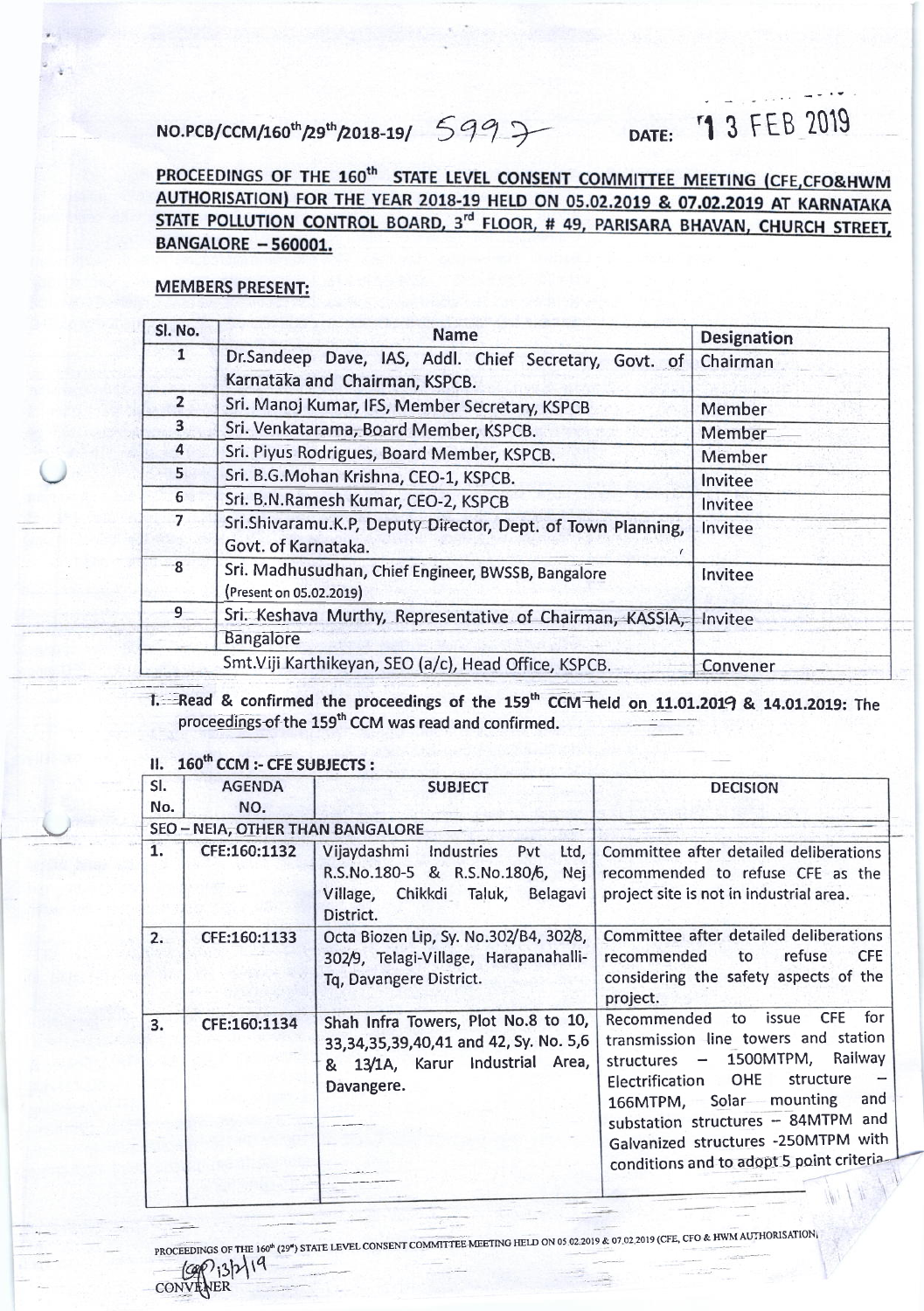| SI.<br>No.     | <b>AGENDA</b><br>NO.         | <b>SUBJECT</b>                                                                                                                                                          | <b>DECISION</b>                                                                                                                                                                                                                                                                                                                             |
|----------------|------------------------------|-------------------------------------------------------------------------------------------------------------------------------------------------------------------------|---------------------------------------------------------------------------------------------------------------------------------------------------------------------------------------------------------------------------------------------------------------------------------------------------------------------------------------------|
| 4.             | CFE:160:1135                 | Aromed<br>Plot<br>Biotec,<br>No.142/11,<br>9 <sup>th</sup> Cross,<br>Badanaguppe-Kellamballi<br><b>KIADB</b><br>Industrial<br>Area,<br>Chamarajanagar Taluk & District. | Recommended<br>to<br>issue<br>for<br><b>CFE</b><br>production of marigold pellets<br>of<br>capacity 60MT/month with conditions<br>as per TAC recommendations.                                                                                                                                                                               |
| 5.             | CFE:160:1136                 | Badve Engineering Limited, Plot<br>No.207-210,211/P,<br>234/P,235-238,<br>Narasapura<br>Industrial<br>Area,<br>Narasapura, Kolar Taluk & District.                      | Recommended to issue CFE-Expansion<br>for<br>augmentation of Phosphating<br>section for sheet metal parts-750MTPM<br>with conditions to provide ETP with ZLD<br>and adopt 5 point criteria.                                                                                                                                                 |
|                | <b>CEO - NEIA, BANGALORE</b> |                                                                                                                                                                         |                                                                                                                                                                                                                                                                                                                                             |
| 6.             | CFE:160:1137                 | Tractors & Farm Equipment Ltd, Plot<br>No.01,<br><b>KIADB</b><br>Industrial<br>Area,<br>Doddaballapur,<br><b>Bangalore</b><br>Rural<br>District.                        | Recommended to issue CFE-Expansion<br>for manufacture of additional tractors<br>of 3335Nos/month and upgradation of<br>existing ETP of capacity 80KLD with<br>conditions and to adopt 5 point cri a.                                                                                                                                        |
| 7.             | CFE:160:1138                 | Merck Life Science Pvt. Ltd, Plot<br>No.50/A, II Phase, Ring Road, Peenya<br>Industrial Area, Bengaluru-560058.                                                         | Recommended to issue CFE-Expansion<br>for installation of combined ETP of<br>capacity 20KLD with MBR Technology<br>including pre-treatment plant with<br>conditions.                                                                                                                                                                        |
|                | <b>SEO - MINES</b>           |                                                                                                                                                                         |                                                                                                                                                                                                                                                                                                                                             |
| 8.             | CFE:160:1139                 | Popuri Steels Ltd, Sy. No. 234 and<br>247, Halkundi Village, Bellary Taluk &<br>District.                                                                               | Recommended to issue CFE-Expansion<br>for installation of additional sponge<br>iron unit of capacity 1 x 50TPD and                                                                                                                                                                                                                          |
| <b>SEO-WMC</b> |                              |                                                                                                                                                                         | 250 KVA DG Set with conditions.                                                                                                                                                                                                                                                                                                             |
| 9.             | CFE:160:1140                 |                                                                                                                                                                         |                                                                                                                                                                                                                                                                                                                                             |
|                |                              | Power Build Batteries, Unit-3, Plot<br>No.45, Sy. No.487p, Niduvanda Village<br>Sompura Hobli, Nelamangala Tq,<br>Bangalore Rural District-562111.                      | Recommended to issue<br><b>CFE</b><br>for-<br>assembly of batteries of capacity<br>2000Nos/month with conditions.                                                                                                                                                                                                                           |
| 10.            | CFE:160:1141                 | Vega Auto Accessories Pvt. Ltd, Plot                                                                                                                                    | Recommended to issue CFE-Exp                                                                                                                                                                                                                                                                                                                |
|                |                              | No. 12D, Sy. No. 342 (old 690),<br>Udyambag Industrial Area, Belgaum-<br>590008.                                                                                        | $\circ$ n<br>to install in-house incinerator of<br>100Kg/hr for incinerating solid waste<br>generated like fiber glass cutting and<br>moulds only in the premises with<br>conditions.                                                                                                                                                       |
| 11.            | CFE:160:1142                 | Anupama Industries, Plot No.62P,<br>KIADB Industrial Area, Machenahalli,<br>Jedikatte, Shimogga -577222.                                                                | Recommended<br>to<br>refuse CFE-<br>Expansion. Issue NPD to the unit in                                                                                                                                                                                                                                                                     |
| 12.            | CFE:160:1143                 | Moogambigai Metal Refineries, Unit-<br>III, Plot No.132, Sy.No.88, Baikampady<br>Industrial Area, Mangalore-575011.                                                     | view of non-compliances.<br>Recommended to issue CFE for manu-<br>facture of copper ingots-400 MTPM,<br>Aluminium ingots-600MTPM, Solder &<br>lead-free solder ingots - 400MTPM,<br>E-Waste recycling-220MTPM, Recycling<br>of insulated copper cables (DRUID)-<br>1000MTPM & manufacture of plastic<br>granules(from plastic chip)-600MTPM |

STATE LEVEL CONSENT COMMITTEE MEETING HELD ON 05.02.2019 & 07.02.2019 (CFE, CFO & HWM AUTHORISATION) \_\_\_\_\_Page 2 of 1

3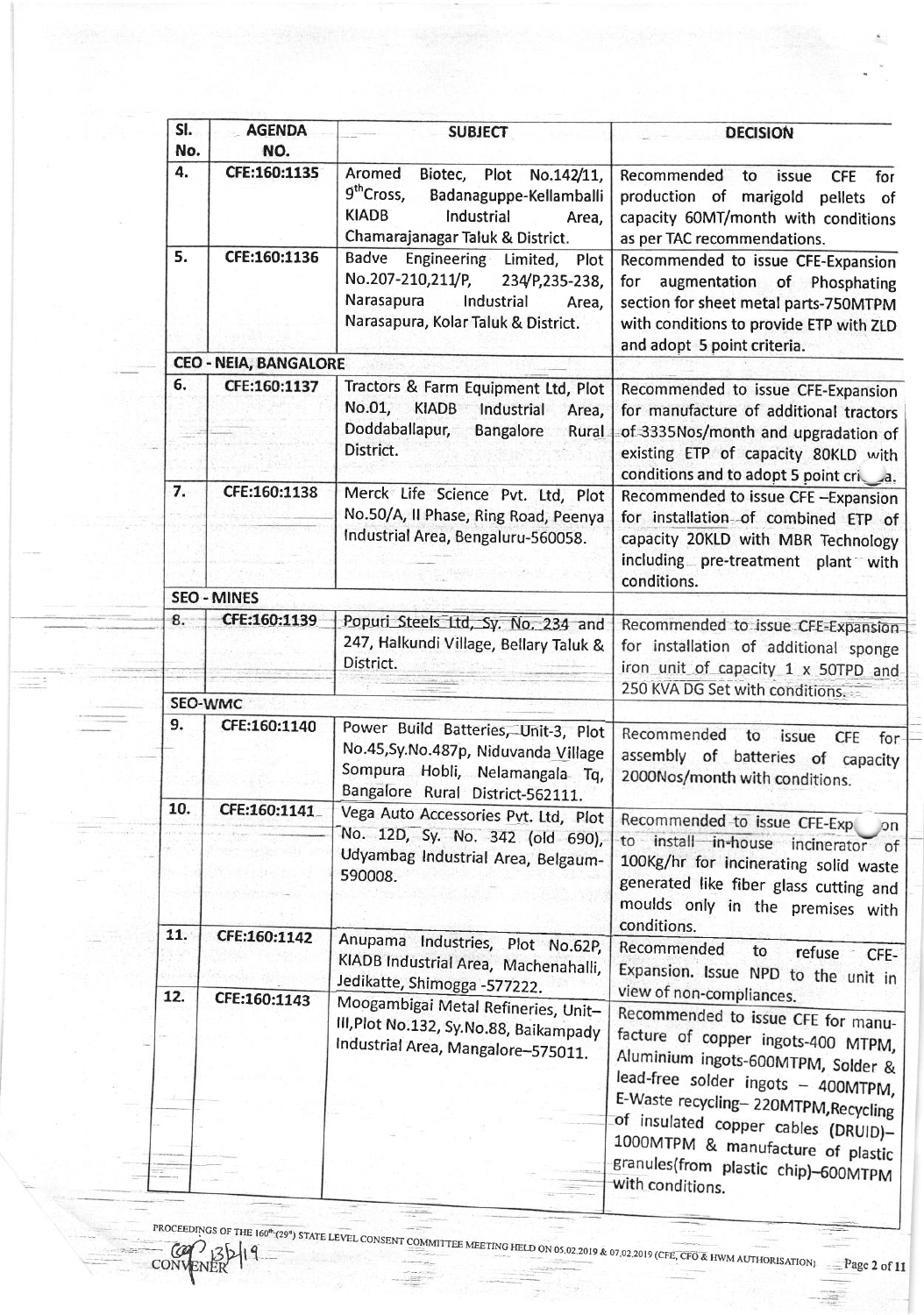|            |                           |                                                                                                                                                                                                                                                                                                                                                                                                   | <b>DECISION</b>                                                                                                                                                                                                                                                                                                                     |
|------------|---------------------------|---------------------------------------------------------------------------------------------------------------------------------------------------------------------------------------------------------------------------------------------------------------------------------------------------------------------------------------------------------------------------------------------------|-------------------------------------------------------------------------------------------------------------------------------------------------------------------------------------------------------------------------------------------------------------------------------------------------------------------------------------|
| SI.        | <b>AGENDA</b>             | <b>SUBJECT</b>                                                                                                                                                                                                                                                                                                                                                                                    |                                                                                                                                                                                                                                                                                                                                     |
| No.<br>13. | NO.<br>CFE:160:1144       | UPB Batteries Pvt. Ltd, Sy. No. 14/1A,<br>Area,<br>industrial<br>Yerrappa<br>Chennenahalli, Tayarekere Hobli,<br>Bangalore Rural District - 562130.                                                                                                                                                                                                                                               | Recommended to refuse CFE as the<br>land is converted only for agro based<br>Industrial activity.<br>$\mathcal{L}$<br>for<br><b>CFE</b><br>to issue                                                                                                                                                                                 |
| 14.        | CFE:160:1145              | Gadag Enviro Tech Pvt. Ltd, Plot<br>No.125, Narasapura Industrial Area<br>KIADB, Gadag - 582102.                                                                                                                                                                                                                                                                                                  | Recommended<br>establishing common hazardous waste<br>facility of capacity<br>incineration<br>250Kg/hr with conditions.                                                                                                                                                                                                             |
| 15.        | CFE:160:1146              | Resource E-Waste Solutions Private<br>Umited, Plot No. 43-C, Pillagumpe<br>KIADB Industrial Estate, Hoskote,<br>Bangalore-562114.                                                                                                                                                                                                                                                                 | Recommended to refuse CFE as land<br>available is not adequate as per CPCB<br>guidelines.                                                                                                                                                                                                                                           |
| 16.        | CFE:160:1147              | ASD Informatics Pvt.Ltd, Plot No.C-<br>198, Hebbal KSSIDC Industrial Area,<br>Mysore - 570017.                                                                                                                                                                                                                                                                                                    | Recommended to refuse CFE as the<br>project proponent has dropped the<br>project at this location.                                                                                                                                                                                                                                  |
|            | <b>SEO-INFRASTRUCTURE</b> |                                                                                                                                                                                                                                                                                                                                                                                                   | Recommended to call the authorities                                                                                                                                                                                                                                                                                                 |
| 17.        | CFE:160:1148              | Agser Buildtech Pvt Ltd, Sy.No. 80,<br>Malur Village, Kasaba Hobil, Malur<br>Taluk, Kolar District.                                                                                                                                                                                                                                                                                               | for Personal Hearing.                                                                                                                                                                                                                                                                                                               |
| 18.        | CFE:160:1149              | G. Corp Homes Pvt Ltd, BBMP Khatha<br>No. 13/2, Thanisandra Main Road,<br>comprises of Old Sy. No. 47/1, 47/2,<br>48/1, 48/2, 48/4, 48/5, 48/5, 48/7, 48/8,<br>50/2, 51, 53, 55/6, 55/7, 54/2, 52/1,<br>52/7, 52/2, 52/8, 54/1, 54/3, 54/4, 55/9,<br>56/1, 56/2, 56/3, 56/4, 59/2, 55/1, 60/1,<br>128/1A-E, 128/2, 128/3 & 129/5 & Sub<br>Khatha No. 37/47/2, Bengaluru East<br>Taluk, Bengaluru. | Recommended to call the authorities<br>for Personal Hearing.<br>69<br>Recommended to issue CFE- expansion                                                                                                                                                                                                                           |
| 19.        | CFE:160:1150              | Indian Machine Tools Manufacture's<br>Association (IMTMA), Sy. No. 23/3, 31<br>& 32/1 of Madanayakanahalll Village,<br>Dasanapura Hobli, Bengaluru.                                                                                                                                                                                                                                               | for installation of STP of 500 KLD with<br>conditions.                                                                                                                                                                                                                                                                              |
|            | SEO-17 CATEGORY           |                                                                                                                                                                                                                                                                                                                                                                                                   | Recommended to Issue CFE-Expansion                                                                                                                                                                                                                                                                                                  |
| 20.        | CFE:160:1151              | Orlent Cement Limited, Itga & Diggon<br>Village, Chittapur, Kalaburgl District.                                                                                                                                                                                                                                                                                                                   | for installation of 14MW power plant<br>by installing waste heat recovery boilers<br>without any auxiliary fuel with<br>conditions.                                                                                                                                                                                                 |
| 21.        | CFE:160:1152              | Mangalore Chemicals & Fertilizers<br>Limited, Sy.No: 6 to 10,12 to 22, 24<br>to 27, 29, 30, 36, 49, 114, 173226,<br>Panambur, Mangalore -575010.                                                                                                                                                                                                                                                  | Recommended to issue CFE-expansion<br>production of<br>in i<br>increase<br>for<br>Ammonia-6750TPM, Urea-11700TPM<br>DAP/NPK(Multi grade)- 83333TPM<br>Napthalene<br>Sulphonated<br>and<br>with<br>1500TPM<br>Formaldehyde -<br>and<br>EC<br>per<br>as<br>conditions<br>modernization of existing ammonia,<br>urea plant & with ZLD. |

**PROCREDINGS OF THIS 160° (39°) STATE LEVEL CONSENT COMMETTEE MEETING HELD ON 05.02.2019 & 07.02.2019 (CFR, CTO & HWM AUTHORIZATION)**<br>CONVENTRY<sup>10</sup> Page 3 of 11

**SUNY** 

 $\pm$ 

**Lage** 

地形的

编号